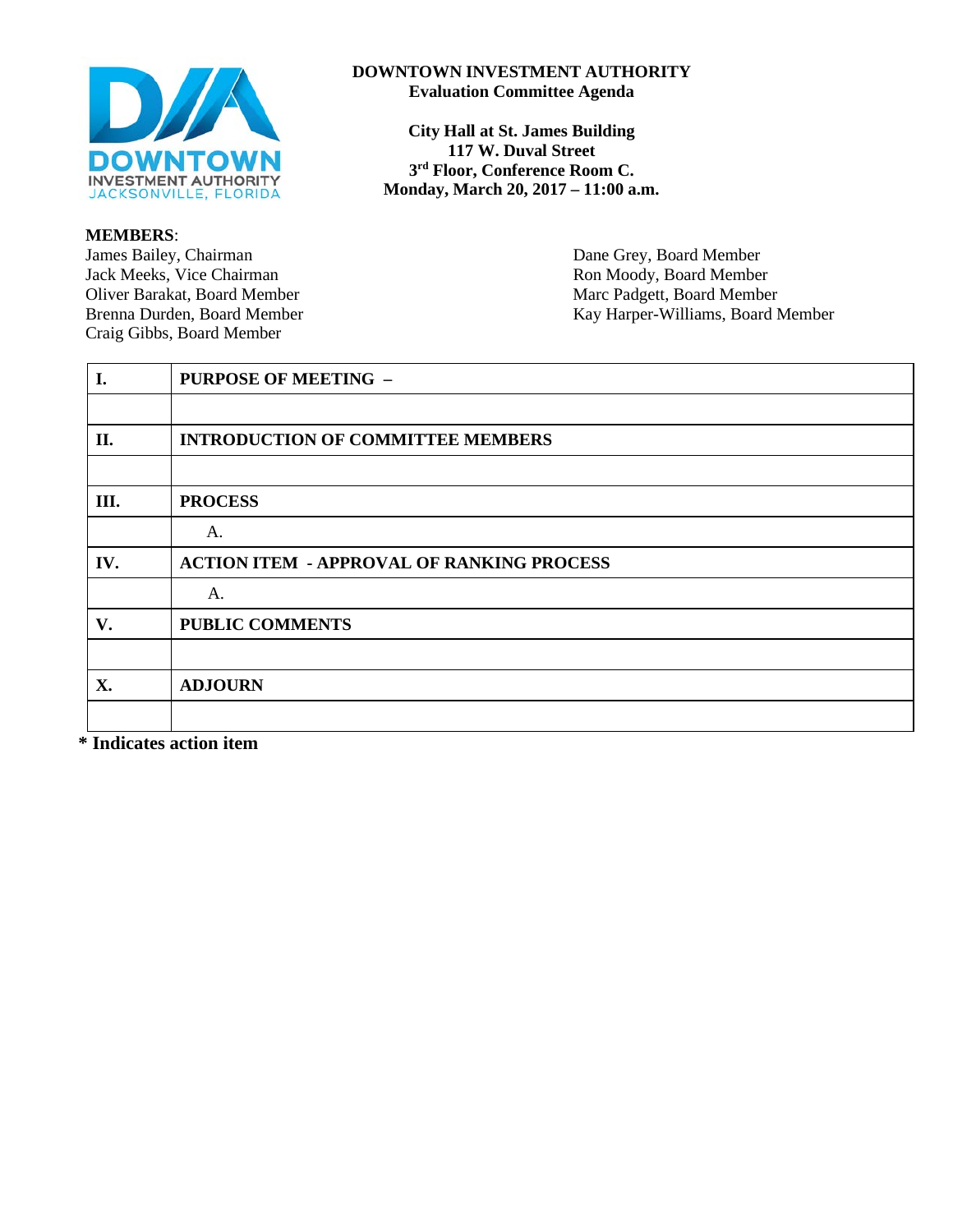**Downtown Investment Authority Special Meeting**



*Monday, March 20, 2017 11:00 a.m.* 

**City Hall at St. James 117 West Duval St., 3rd Floor Conference Room C**

# *DIA Evaluation Committee MEETING MINUTES*

**Evaluation Committee Members Present:** Aundra Wallace, Chair; Ron Moody, DIA Board Member and John Pappas, Director of Public Works

**Office of General Counsel:** John Sawyer

**Council Member:** None

**Attendees:** Greg Pease, Chief of Procurement Division and Karen Underwood, Executive Assistant

## **I. PURPOSE OF MEETING**

The evaluation committee meeting was called to order for ISP-30-174 by CEO Wallace at approximately 11:00 a.m.

The purpose of the meeting is to discuss the Notice of Disposition/Redevelopment of City Owned Riverfront Property ISP-30-17

## **II. INTRODUCTION OF COMMITTEE MEMBERS**

CEO Wallace introduced the evaluation committee members consisting of himself, Ron Moody and John Pappas. This meeting today is an opportunity to gain instructions as a review committee from the Procurement Department.

## **III. PROCESS**

Greg Pease, Chief of Procurement provided an overview of the process. Each committee member will be given a copy of each proposal, a copy of the solicitation and a scoring matrix will be emailed to the members electronically. These items will be delivered to the evaluation committee's office. Mr. Pease stated that the committee members must not discuss amongst themselves any item concerning this solicitation that may come before the board for a vote. Each committee member will individually score their proposals. Alex Baker, Professional Services Specialist will be the contact person for the solicitation. He will have her send each member her contact information. Once you have completed scoring all proposals, please send your completed matrix to Alex Baker via email and hard copy. Procurement will average the scores and submit the final average matrix to the CEO